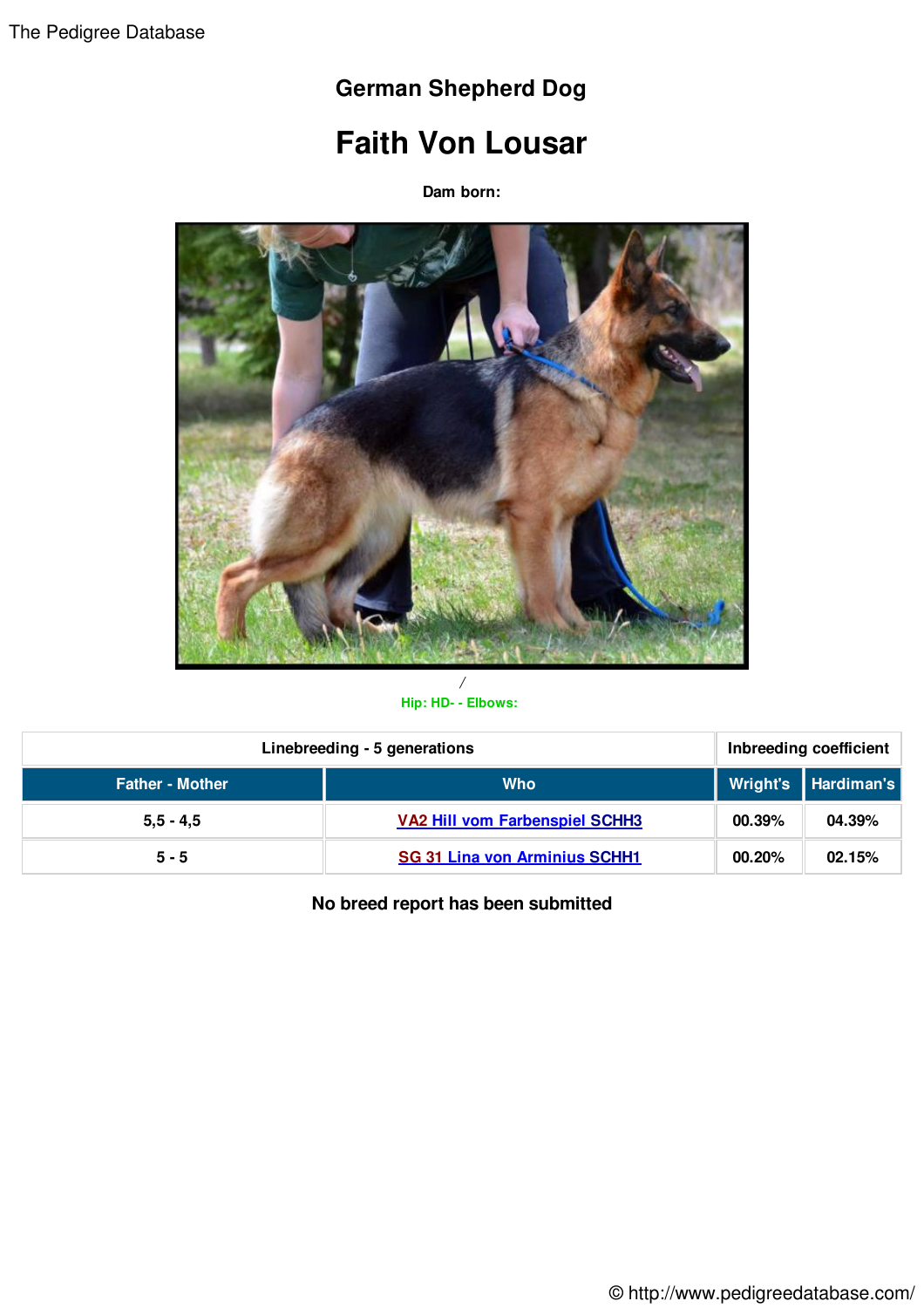The Pedigree Database

## **Pedigree for Faith Von Lousar**



© http://www.pedigreedatabase.com/